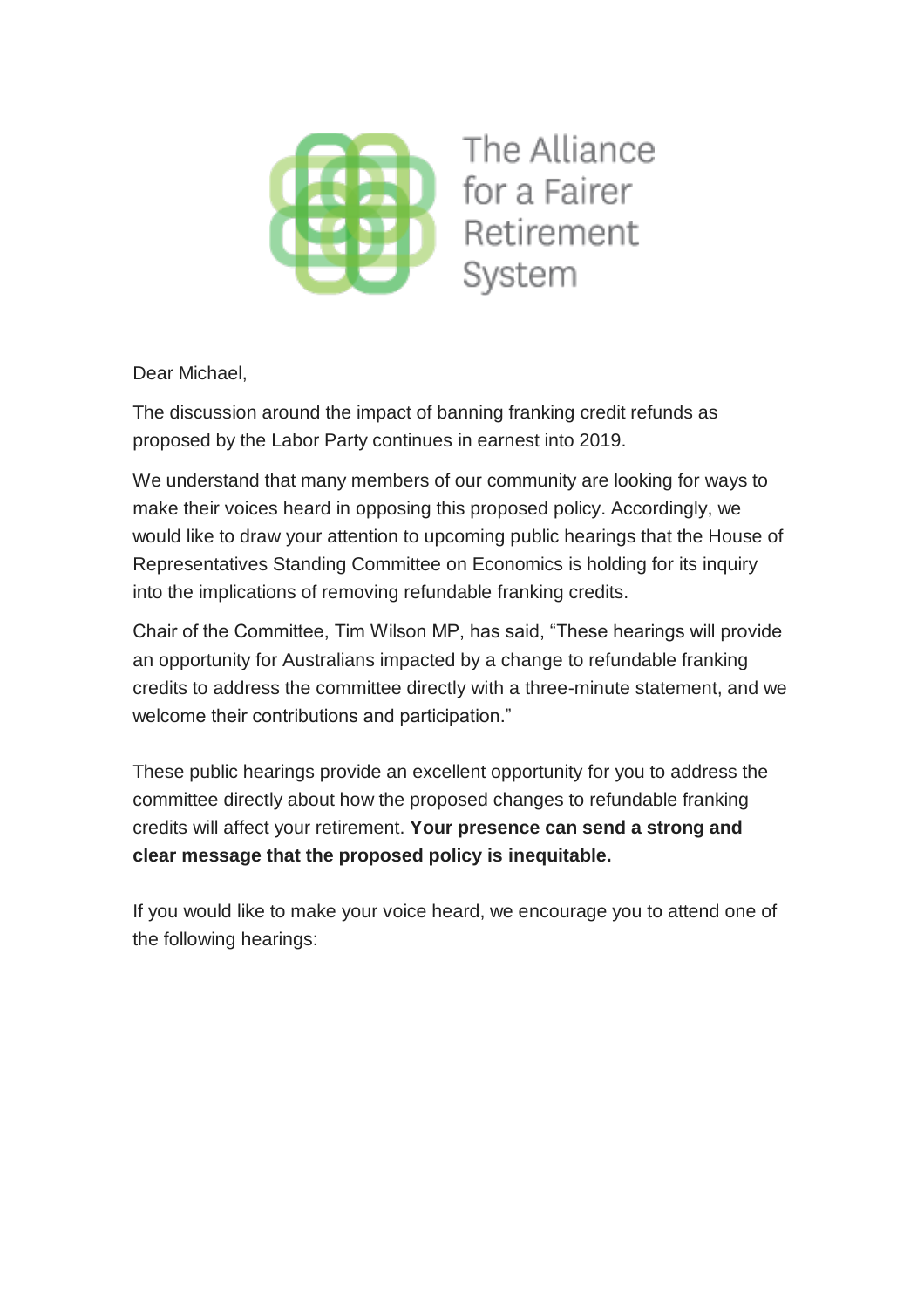| Location              | Date                      | Time              | Venue                                                                                                            |
|-----------------------|---------------------------|-------------------|------------------------------------------------------------------------------------------------------------------|
| <b>QLD</b>            |                           |                   |                                                                                                                  |
| Townsville            | Tuesday 29 January 2019   | 2.00pm to 3.30pm  | Pandora Room, Hotel Grand Chancellor,<br>334 Flinders St, Townsville City                                        |
| Alexandra Headland    | Wednesday 30 January 2019 | 9.00am to 10.30am | The Bluff, Function Room,<br>Alexandra Headland Surf Life Saving Clul<br>167 Alexandra Parade, Alexandra Headlar |
| Paddington            | Wednesday 30 January 2019 | 2.30pm to 4.00pm  | Presentation Room, The Lavalla Centre,<br>58 Fernberg Rd, Paddington                                             |
| Eight Mile Plains     | Thursday 31 January 2019  | 9.00am to 10.30am | Central Auditorium,<br>Brisbane Technology Park Conference Cent<br>1 Clunies Ross Ct, Eight Mile Plains          |
| Upper Coomera         | Thursday 31 January 2019  | 2.00pm to 3.30pm  | Upper Coomera Centre, 90 Reserve Rd,<br>Upper Coomera                                                            |
| <b>NSW</b>            |                           |                   |                                                                                                                  |
| Merimbula             | Monday 4 February 2019    | 9.00am to 10.30am | Merimbula RSL, 52-54 Main St, Merimbu                                                                            |
| Chatswood             | Friday 8 February 2019    | 9.00am to 10.30am | The Chatswood Club, Level One,<br>G11 Help Street Chatswood                                                      |
| <b>Bondi Junction</b> | Friday 8 February 2019    | 2.00pm to 3.30pm  | Bondi Junction RSL, 1/9 Gray St,<br><b>Bondi Junction</b>                                                        |

You can register to attend a hearing

here: [https://stoptheretirementtax.com/registration/](https://fairerretirement.us18.list-manage.com/track/click?u=1586fde5b8dc261e7aa4c67e7&id=12cdda0668&e=587f6b3e07)

If you are unable to attend the inquiry in person, you can send a submission by emailing [economics.reps@aph.gov.au](mailto:economics.reps@aph.gov.au)**.**

You can also find material regarding the policy and its impacts on SMSFs and retirees at the Alliance for A Fairer Retirement System's website[:http://www.fairerretirement.com.au/news/.](https://fairerretirement.us18.list-manage.com/track/click?u=1586fde5b8dc261e7aa4c67e7&id=bdbf633eb9&e=587f6b3e07)

Best Regards,

The Alliance for a Fairer Retirement System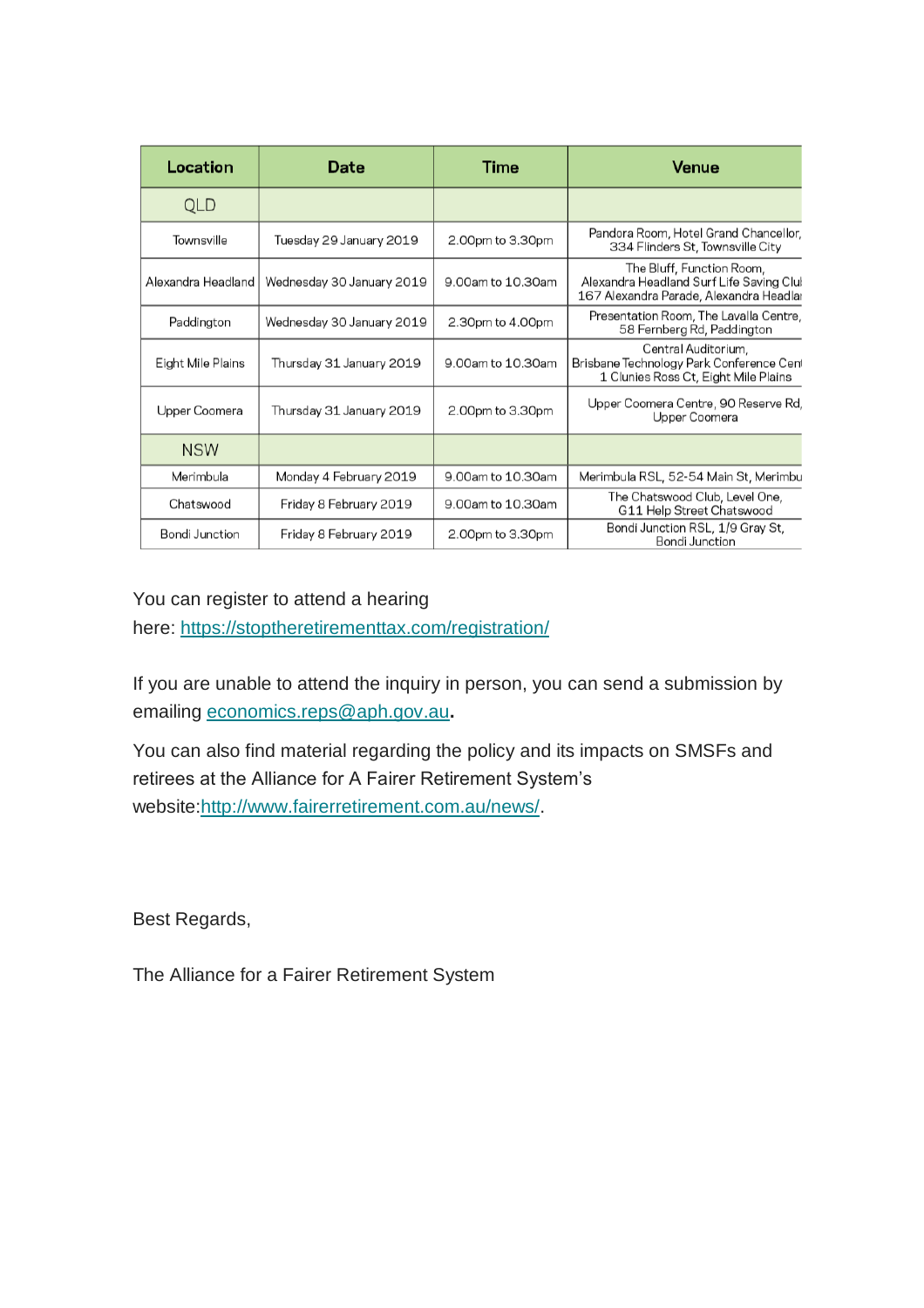

Image: Attendees at the public hearings held in Sydney, November 2018.

## **Alliance Partners**

The Alliance for a Fairer Retirement System is formed by a group of organisations committed to a fair and sustainable retirement system.

For more information about our Alliance Partners, please **[click here](https://fairerretirement.us18.list-manage.com/track/click?u=1586fde5b8dc261e7aa4c67e7&id=dcc7ee0dc2&e=587f6b3e07)**.